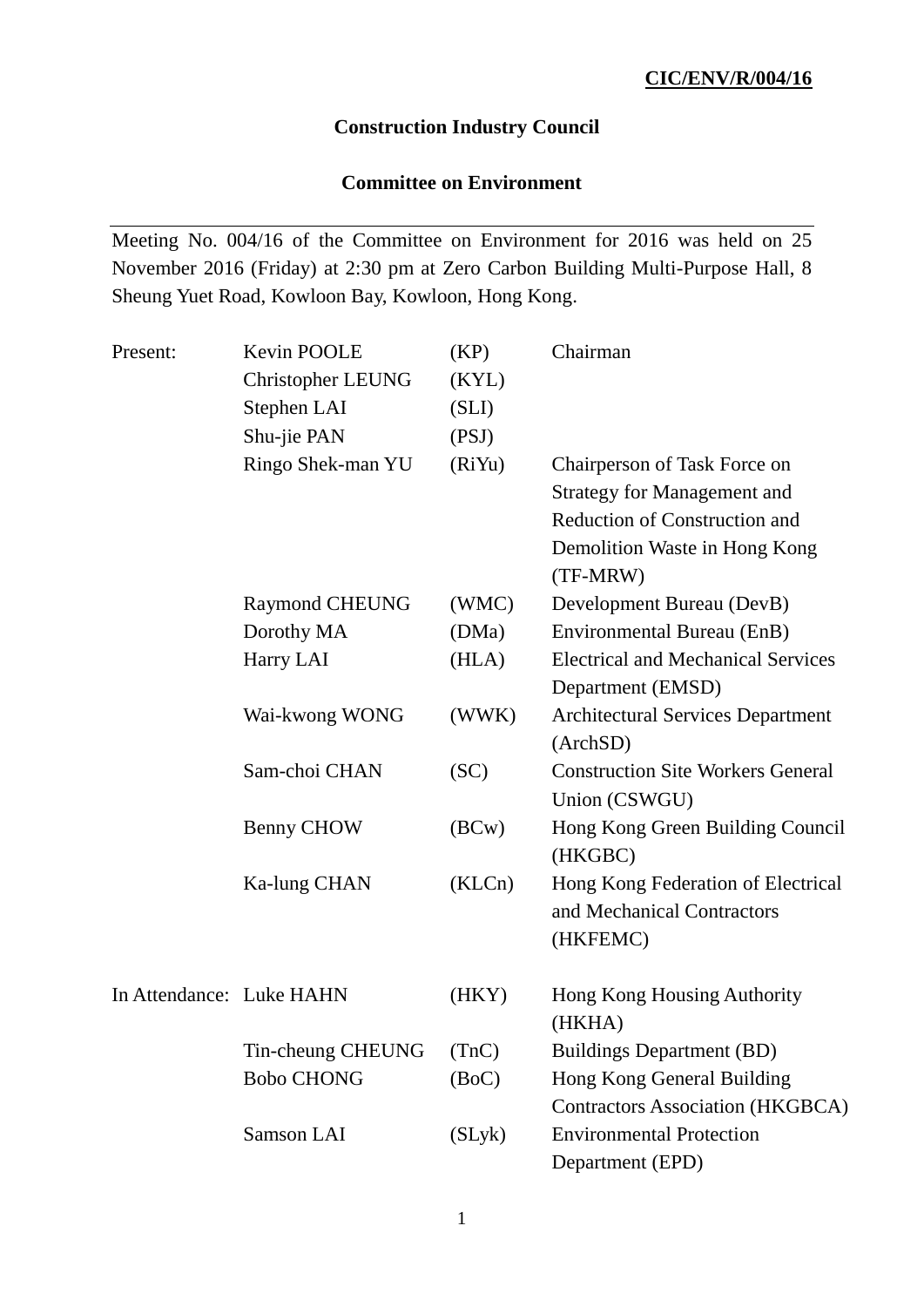|            | Alex LAM           | (ALam)            | <b>Environment Protection Department</b><br>(EPD)                                                           |
|------------|--------------------|-------------------|-------------------------------------------------------------------------------------------------------------|
|            | Hau-wai CHEUNG     | (HWC)             | <b>Executive Director</b>                                                                                   |
|            | Justin LI          | (J <sub>L</sub> ) | <b>Assistant Director</b>                                                                                   |
|            | <b>Sally LEUNG</b> | (SYLg)            | Manager - Council Services                                                                                  |
|            | Penny LAU          | (PeL)             | Manager - Management Support                                                                                |
|            | <b>James WONG</b>  | (JsW)             | Manager - Research & Development                                                                            |
|            | Alan TANG          | (AnTg)            | Government Secondee – Research $\&$                                                                         |
|            |                    |                   | Development                                                                                                 |
| Presenter: | Wei PAN            | ( PnW )           | The University of Hong Kong<br>(HKU)                                                                        |
|            | <b>Albert KWAN</b> | (KHK)             | Hong Kong Concrete Institute<br>(HKCI)                                                                      |
|            | Jamie YEUNG        | (JYg)             | Hong Kong Concrete Institute<br>(HKCI)                                                                      |
|            | Dorothy CHUNG      | (DyC)             | Mercado Solutions Associates Ltd<br>(MSA)                                                                   |
|            | <b>Tommy LEUNG</b> | (TyLg)            | Mercado Solutions Associates Ltd<br>(MSA)                                                                   |
|            | Sam CHAN           | (SCn)             | The University of Hong Kong<br>(HKU)                                                                        |
| Apologies: | <b>Reuben CHU</b>  | (RCU)             |                                                                                                             |
|            | Ada FUNG           | (AF)              | for Permanent Secretary for<br>Transport and Housing (Housing)                                              |
|            | Siu-wai HUI        | (SWH)             | Director of Buildings                                                                                       |
|            | Robert LAM         | (PHL)             |                                                                                                             |
|            | Ivan FU            | (FI)              |                                                                                                             |
|            | Kenneth MO         | (KM)              |                                                                                                             |
|            | Sai-yen YU         | (SYYu)            |                                                                                                             |
|            | <b>Sunny CHAI</b>  | (SyCi)            | Hong Kong R&D Centre for<br>Logistics and Supply Chain<br><b>Management Enabling Technologies</b><br>(LSCM) |
|            | Ping-wai CHOW      | (PCH)             | Hong Kong Construction Industry<br><b>Employees General Union</b><br>(HKCIEGU)                              |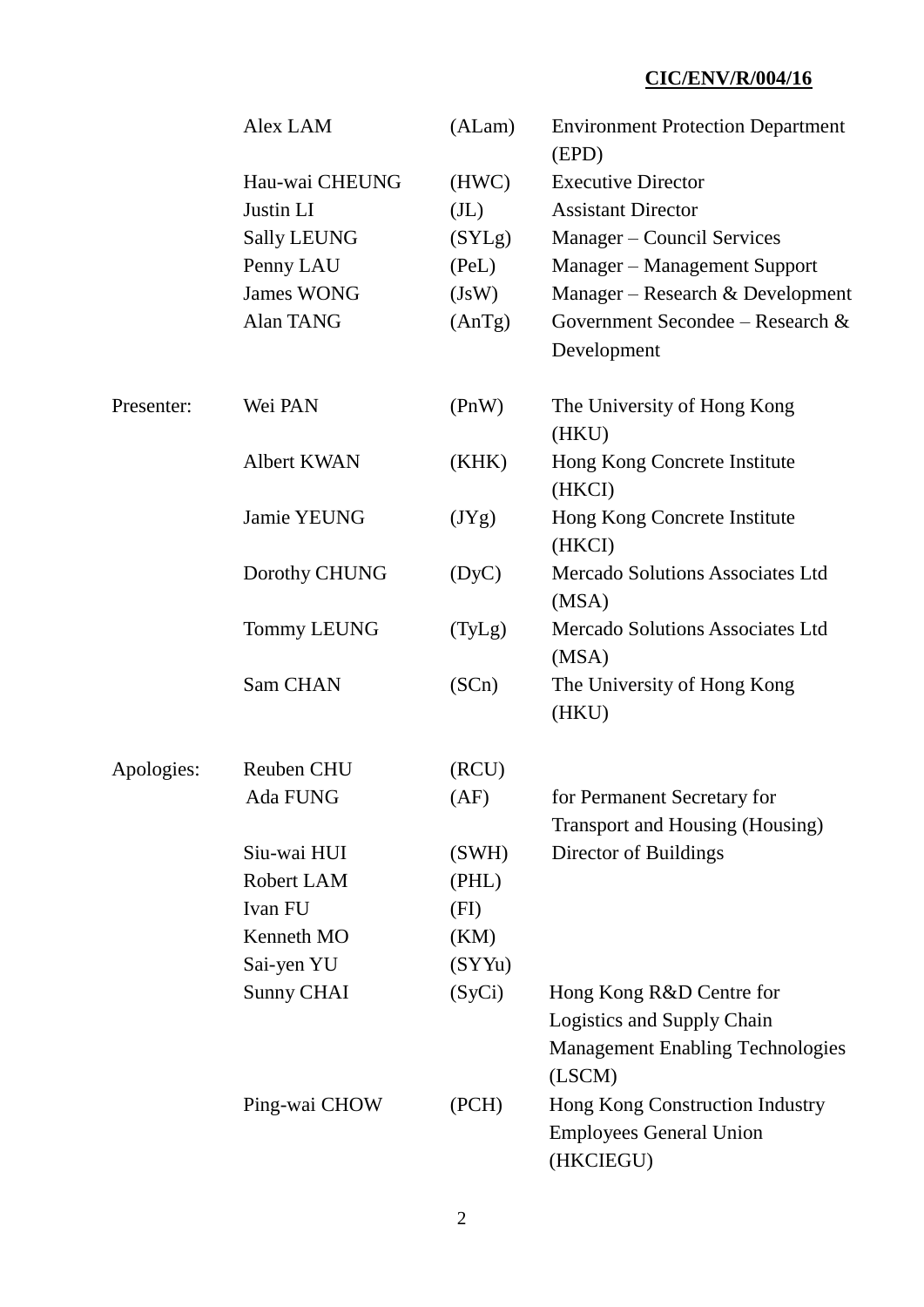| Shun-cheng LEE      | (LeSC) | The Hong Kong Polytechnic               |
|---------------------|--------|-----------------------------------------|
|                     |        | University (HKPU)                       |
| Edward Chek-pui LO  | (CPL)  | Hong Kong General Building              |
|                     |        | <b>Contractors Association (HKGBCA)</b> |
| Thomas Shiu-tong NG | (TN)   | The University of Hong Kong             |
|                     |        | (HKU)                                   |

#### **PROGRESS REPORT**

#### **Action**

# 4.1 **Confirmation of the Progress Report of the Com-ENV Meeting No. 003/16 held on 1 September 2016**

Members took note of and confirmed the Progress Report CIC/ENV/R/003/16 of the last Com-ENV meeting held on Friday, 25 November 2016.

### 4.2 **Matters Arising from the Previous Meeting**

PeL updated Members on the following 4 matters:

- Agenda item 3.6 Regarding the 12 previously funded projects related to Environment and Sustainability, CIC Secretariat had prepared a list of deliverables and timeline for each of the project and was reported under Agenda item 4.9.
- Agenda item 3.9 Regarding the interim report indicating the research outcomes of the research project "Retrofitting Existing Building (Energy Efficiency) – A Quantitative Approach", City University of Hong Kong (CityU) would submit the interim report for discussion in early 2017.
- Agenda item 3.10 Regarding the progress update of the Mckinsey Interim Report follow up, CIC Secretariat would update the status of the recommendations and circulate the updated list to Members for

CIC Secretariat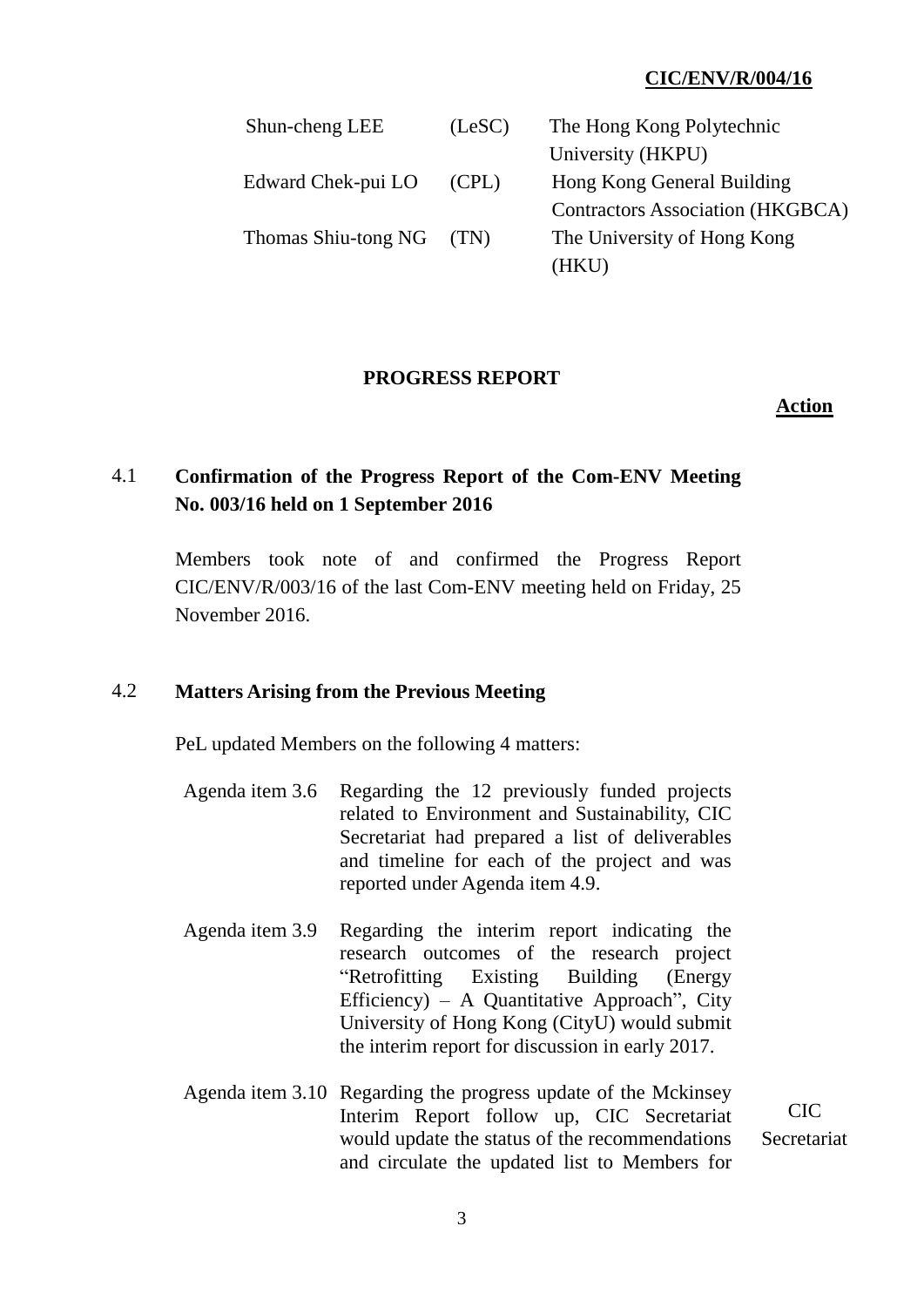#### **Action**

their comments two weeks before the next Com-ENV Meeting.

The Chairman encouraged Members to look through the list of recommendations and to discuss the way forward in the next Com-ENV Meeting.

Agenda item 3.11 Regarding the further elaboration from Hong Kong Green Building Council (HKGBC), BCw updated Members on the future roadmap of the operation schemes and ways to update or revamp the assessment criteria under Agenda 4.8.

# 4.3 **Progress update on the Provision of Consultancy Services for the Survey on the Potential Utilisation of Prefabrication Yard in Hong Kong**

PeL briefed Members on the paper CIC/ENV/P/018/16 regarding the "Progress update on the Provision of Consultancy Services for the Survey on the Potential Utilisation of Prefabrication Yard in Hong Kong".

Mercado Solutions Associates Ltd. (MSA) conducted a series of data collection and expert interviews from July to September 2016. A total of 648 construction industry stakeholders from different sectors were successfully enumerated by means of self-administered questionnaire and telephone or face-to-face interview.

The draft Survey Report was submitted by MSA to the CIC Secretariat on 5 November 2017 for discussion in the Com-ENV Meeting No. 004/16. As the questions in the questionnaire were endorsed by Members in the Com-ENV Meeting No. 002/16, the survey findings would therefore be restricted to the questions asked. After deliberation, the CIC Secretariat would circulate the draft Survey Report to Members for comments after the meeting. CIC **Secretariat**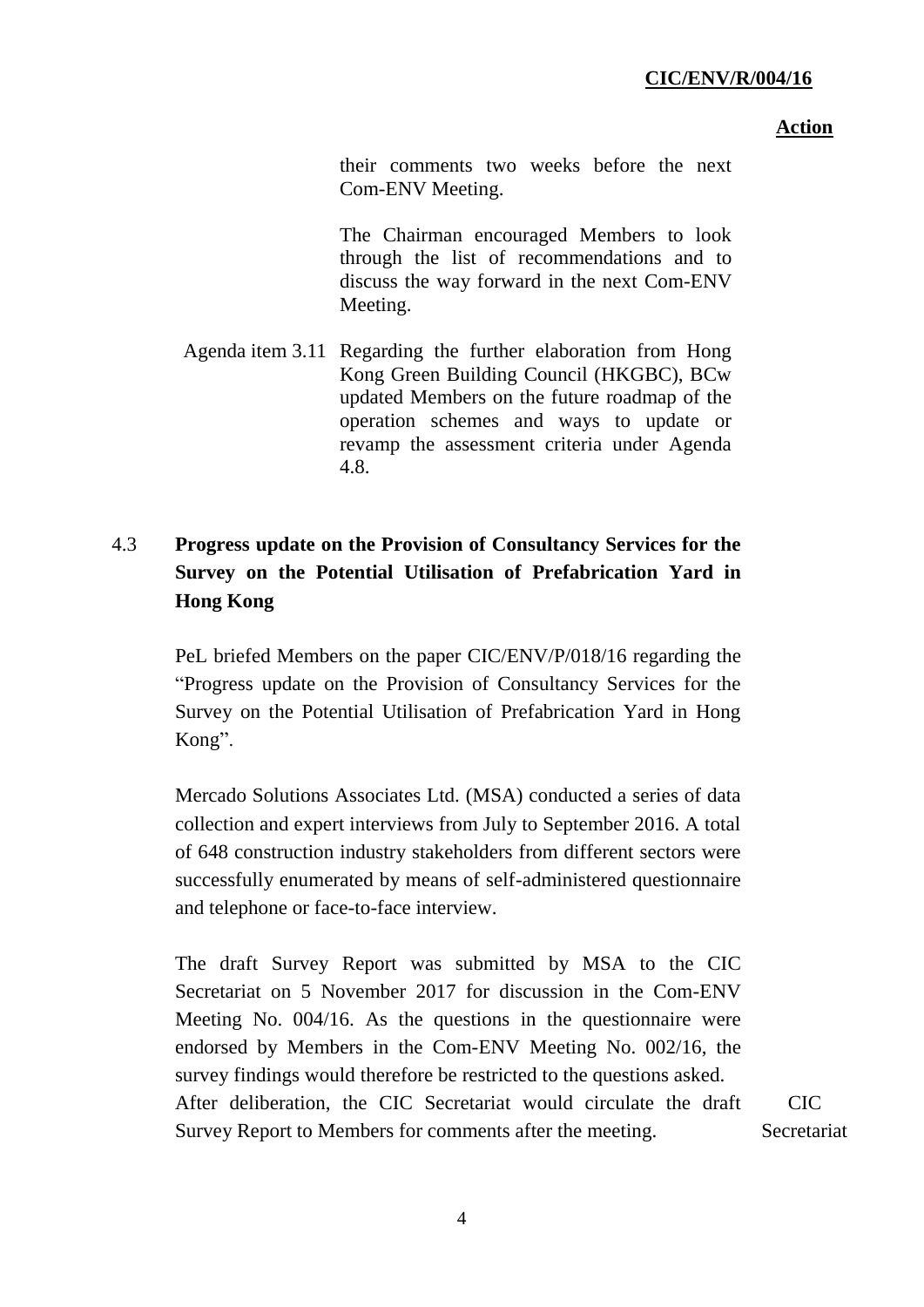## **Action**

Members took note of the progress update on the Provision of Consultancy Services for the Survey on the Potential Utilisation of Prefabrication Yard in Hong Kong and agreed that the final Survey Report should be submitted to Council for approval.

*(MSA joined the meeting at 2.45pm)*

# 4.4 **Survey on the Potential Utilisation of Prefabrication Yards in Hong Kong**

DyC from MSA presented the findings and recommendations from "Survey on the Potential Utilisaton of Prefabrication Yards in Hong Kong.

Members were briefed on the background and survey objectives, methodology and enumeration results, key findings, and conclusion and recommendations.

*(MSA left the meeting at 3:35pm) (HKCI joined the meeting at 3:40pm)*

# 4.5 **Progress update of the Task Force on Strategy for Management and Reduction of Construction & Demolition (C&D) Waste in Hong Kong and its Consultancy Services by**

RiYu briefed Members on the paper CIC/ENV/P/019/16 regarding the "Progress update of the Task Force on Strategy for Management and Reduction of Construction & Demolition (C&D) Waste in Hong Kong and its Consultancy Services".

Meeting No. 002-16 of the Task Force on Strategy for Management and Reduction of Construction & Demolition (C&D) Waste in Hong Kong (TF-MRW) was held on 31 October 2016. PolyU Technology and Consultancy Co. Limited (PolyU) attended the meeting and updated Members of TF-MRW on the progress of the Consultancy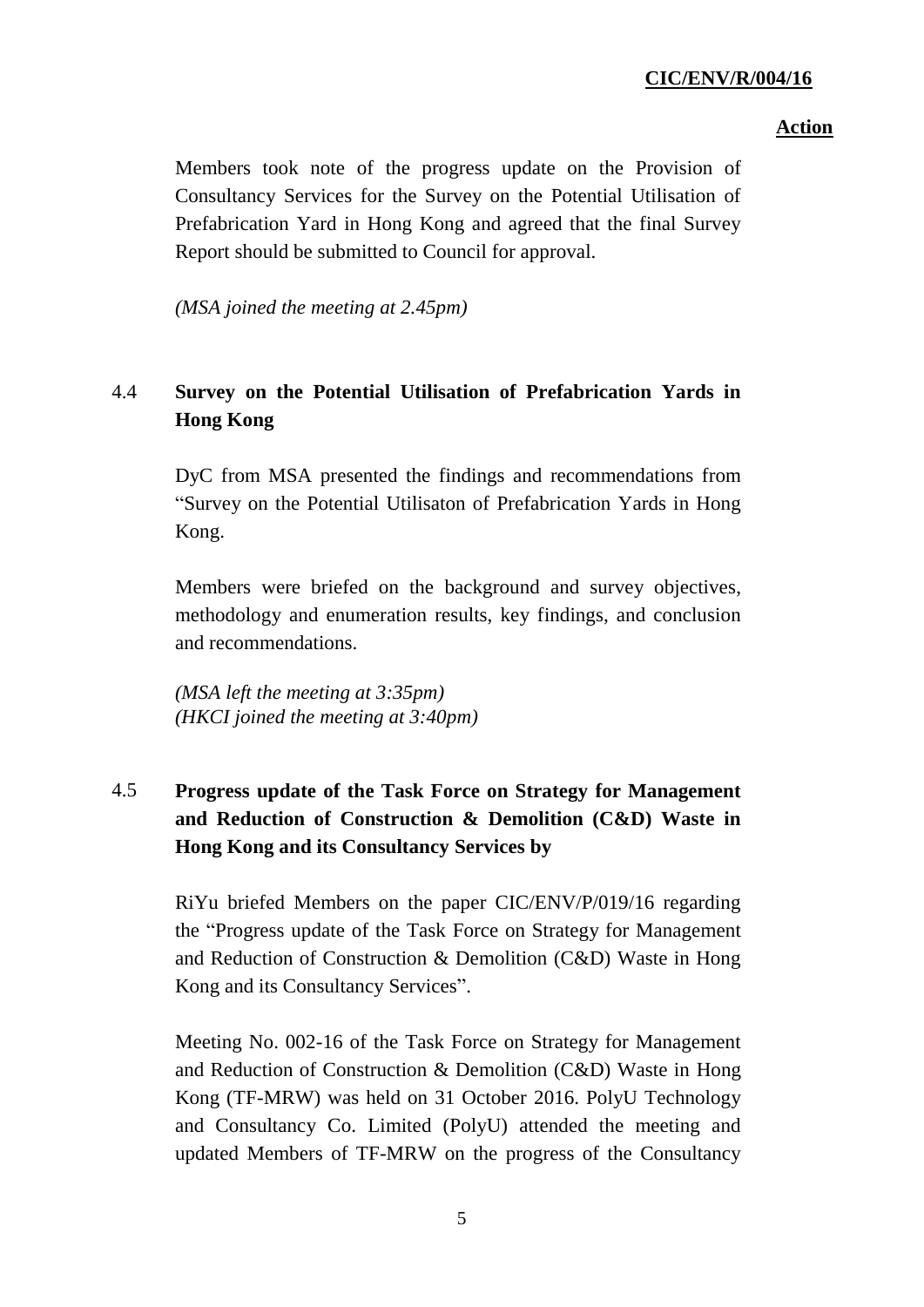# **Action**

Project, including the literature review on current local statutory and overseas policies and measures, proposed lists of focus group meetings and interviews and on-site snapshot survey for the non-inert construction waste composition in Hong Kong.

It was agreed in the meeting, after deliberation by Members of TF-MRW, that PolyU would only need to provide an executive summary of the literature review in Chinese language and also a Chinese version of the gist of findings in the Final Report. The final report was targeted to be completed by early 2017 and that PolyU would present the Consultancy Project to Members of Com-ENV in the next Com-ENV Meeting. Members took note of the progress report.

# 4.6 **Better Utilisation of Ultimate Strength Gain of Concrete with Pozzolanic Materials for Sustainable Development of Construction Works in Hong Kong**

Albert KWAN from the Hong Kong Concrete Institute (HKCI) presented the research project on "Better Utilisation of Ultimate Strength Gain of Concrete with Pozzolanic Materials for Sustainable Development of Construction Works in Hong Kong".

Members were briefed on the research initiative, research methodology, test results, conclusion and recommendation for further studies. Given that there is substantial strength gain for concrete with pozzolanic materials after its 28 days, HKCI suggested revising the acceptance criteria in the existing General Specifications (GS) for government works.

HKCI explained that the research report would include the standard deviation and confidence level of the test results, as well as a desktop study showing other jurisdictions on the use of cement supplementary materials in concrete.

CIC Secretariat would arrange HKCI to present the research project CIC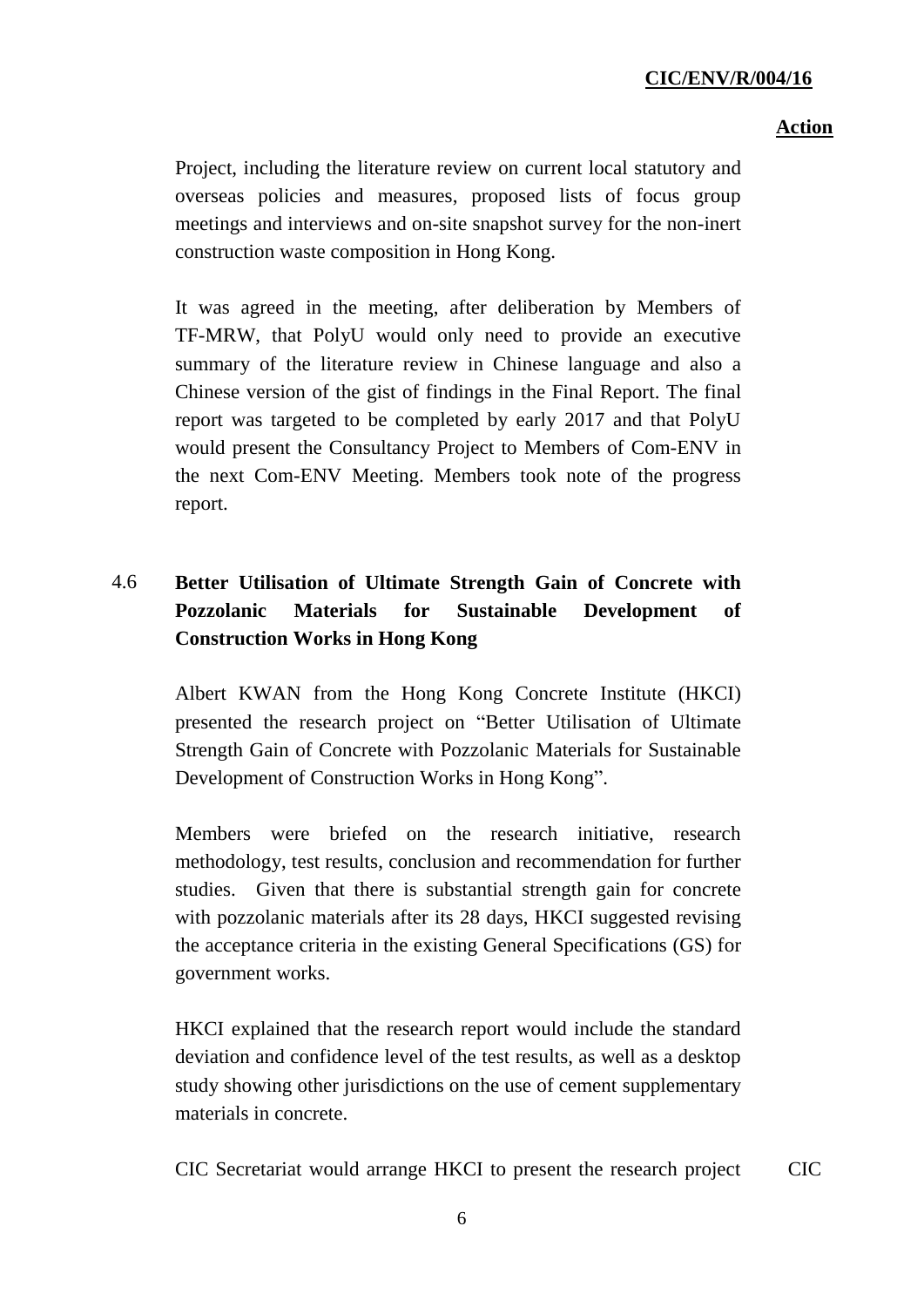## **Action**

to the Standing Committee of Concrete Technology (SCCT) under DevB. Secretariat

[Post meeting note: HKCI presented the research project to SCCT at its meeting on 22 December 2016. Members welcomed the findings of the research and suggested departments to facilitate HKCI to collect more site data for verification of the results before revising the General Specifications (GS).]

Members took note of the research project on "Better Utilisation of Ultimate Strength Gain of Concrete with Pozzolanic Materials for Sustainable Development of Construction Works in Hong Kong".

*(HKCI left the meeting at 4:05pm) (HKU joined the meeting at 4.06pm)*

# 4.7 **Feasibility of Delivering High-rise Low Carbon Buildings in Hong Kong**

Wei PAN from the University of Hong Kong (HKU) presented the research project on "Feasibility of Delivering High-rise Low Carbon Buildings in Hong Kong".

Members were briefed on the challenges and opportunities Hong Kong faced in carbon reductions, the feasibility of delivering high-rise low or zero carbon buildings in Hong Kong, the strategies for building towards zero carbon, and the follow-up recommendations.

Members took note of the research project and would like the Secretariat to circulate the powerpoint presentation and draft research report for review. CIC Secretariat

### *(HKU left the meeting at 4.40pm)*

[Post Meeting Note: CIC Secretariat and Senior Management discussed with HKU on the research report and presentation after the **HKU**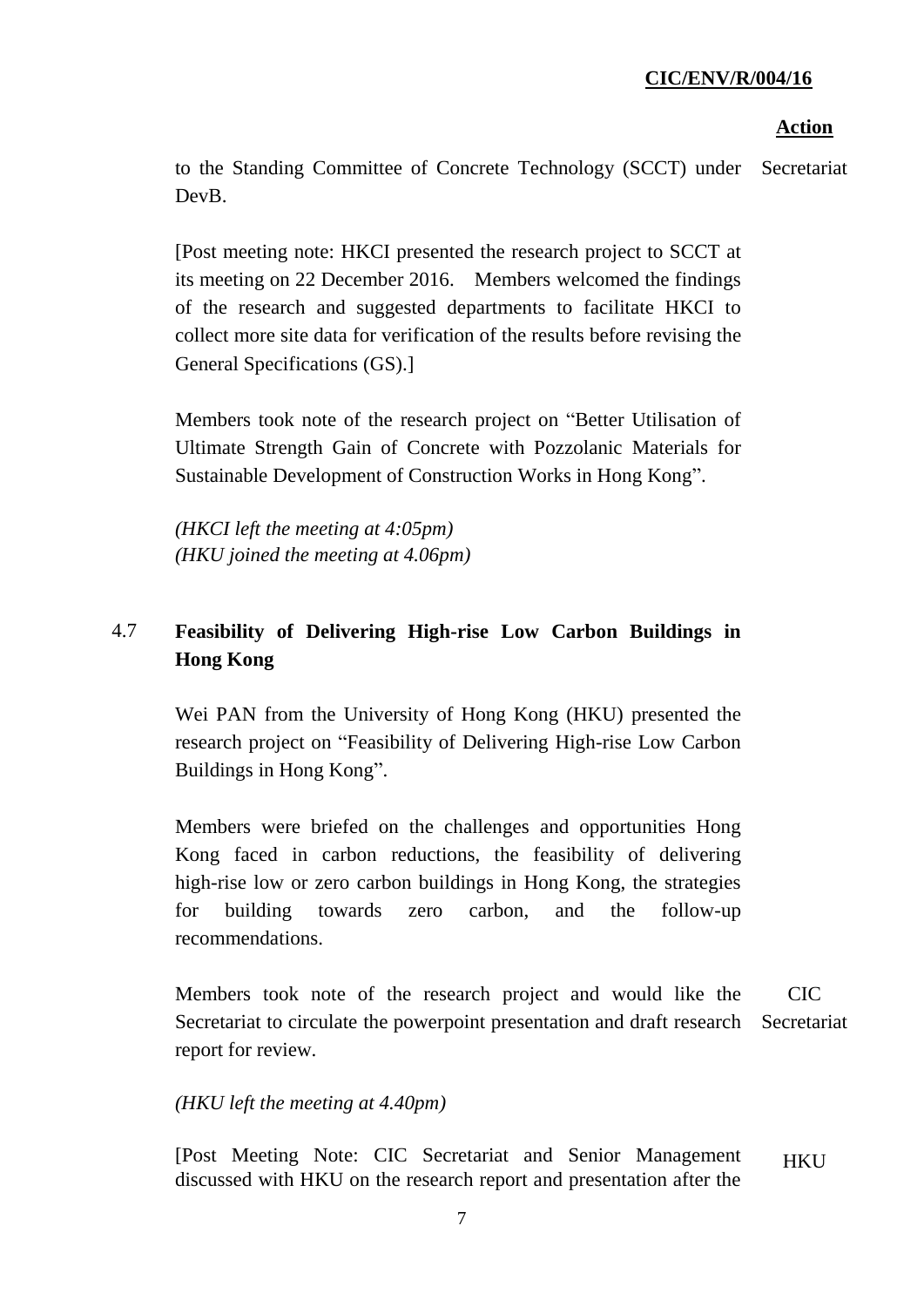### **Action**

meeting. HKU would review and update the draft final report and power point slides.]

# 4.8 **Update from HKGBC**

BCw from Hong Kong Green Building Council (HKGBC) updated Members on the progress of "HKGBC Green Product Accreditation and Standards (HK G-PASS)", "HKGBC Benchmarking and Energy Saving Tool – Office Buildings (HK BESTOF)", and also "BEAM Plus" including "BEAM Plus – Neighbourhood".

*(KYL and SLI left the meeting at 5:05pm)*

# 4.9 **Update from Task Force on Research**

AnTg briefed Members on the paper CIC/ENV/P/020/16 regarding the progress report on 12 previously funded projected related to Environment and Sustainability.

Members were updated on the objectives, deliverables and status of the research projects. The Secretariat would identify and formulate strategies for the projects that are worth pursuing further. At the same time, the Secretariat would also identify the projects that be applied to the recommendations listed in the Mckinsey Interim Report. CIC **Secretariat** 

# 4.10 **Tentative Work Plan and Budget for Year 2017**

JL briefed Members on the paper CIC/ENV/P/021/16 regarding the tentative work plan and budget for year 2017.

The Secretariat would fine-tune the work plan with more details and clearer deliverables. CIC Secretariat